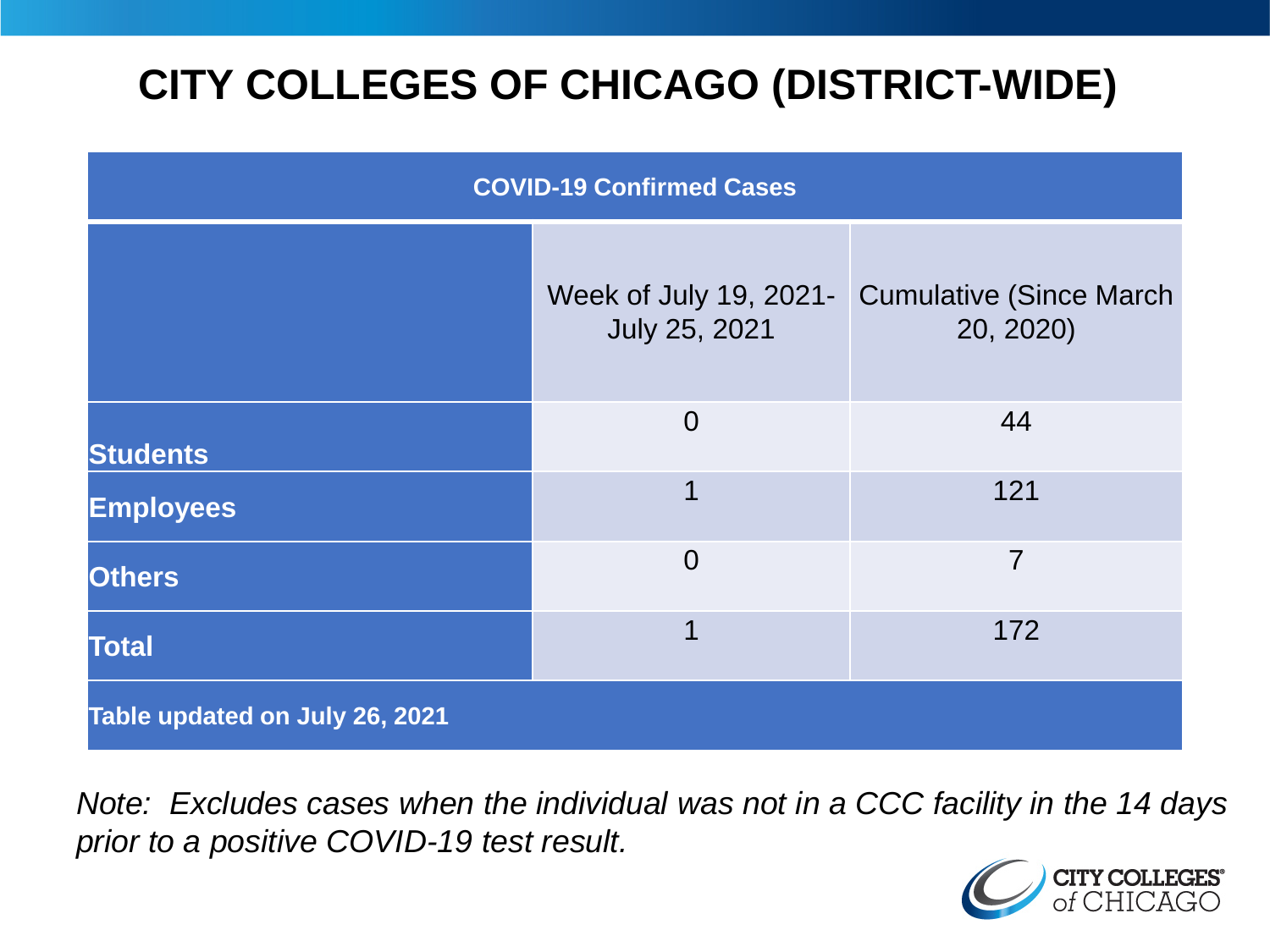### **DALEY COLLEGE**

| <b>COVID-19 Confirmed Cases</b> |                                         |                                              |
|---------------------------------|-----------------------------------------|----------------------------------------------|
|                                 | Week of July 19, 2021-<br>July 25, 2021 | <b>Cumulative (Since March)</b><br>20, 2020) |
| <b>Students</b>                 | $\overline{0}$                          | $\overline{0}$                               |
| <b>Employees</b>                | 1                                       | 17                                           |
| <b>Others</b>                   | $\overline{0}$                          | 1                                            |
| <b>Total</b>                    | 1                                       | 18                                           |
| Table updated on July 26, 2021  |                                         |                                              |

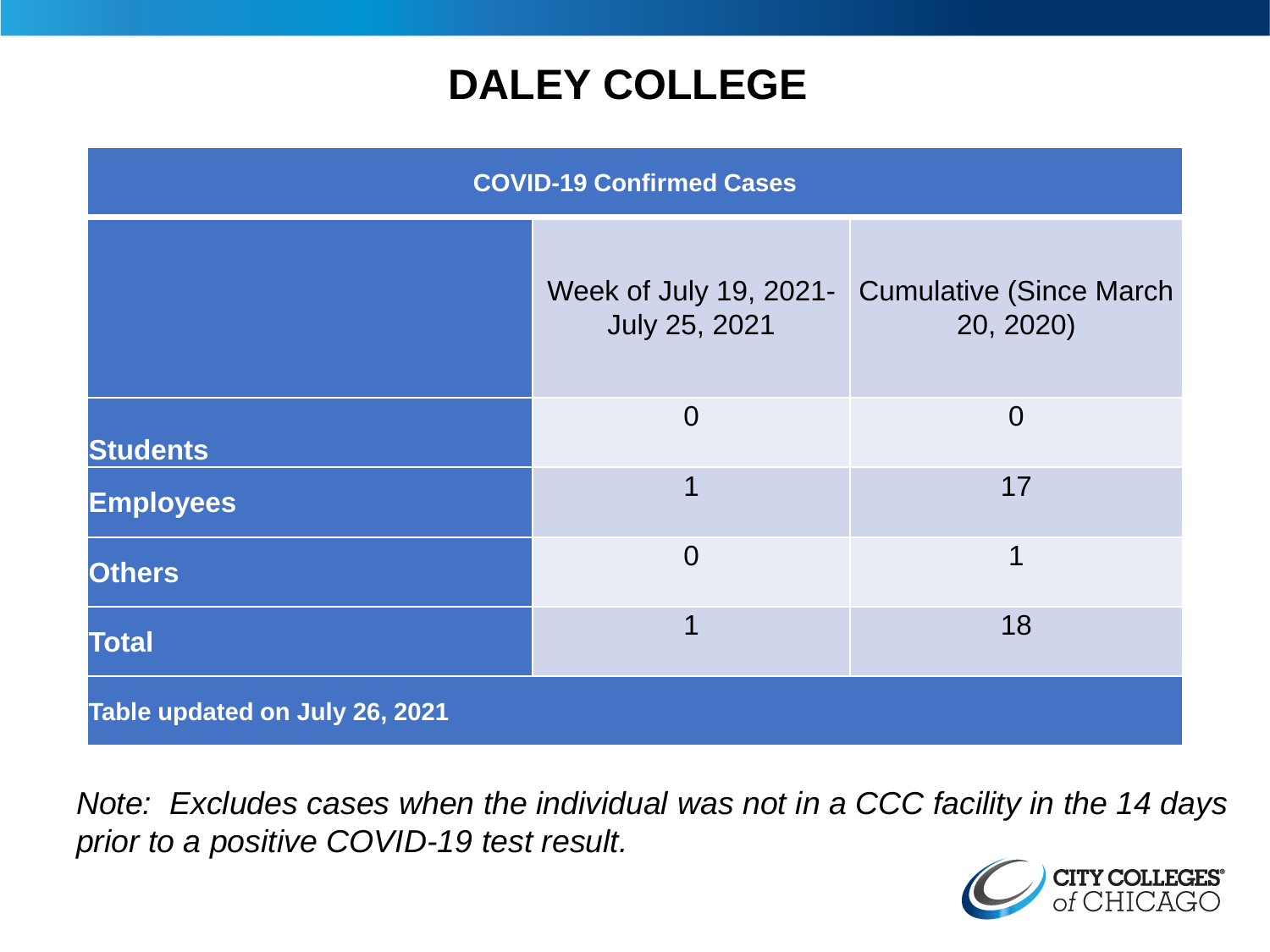### **HAROLD WASHINGTON COLLEGE**

| <b>COVID-19 Confirmed Cases</b> |                                         |                                              |
|---------------------------------|-----------------------------------------|----------------------------------------------|
|                                 | Week of July 19, 2021-<br>July 25, 2021 | <b>Cumulative (Since March)</b><br>20, 2020) |
| <b>Students</b>                 | $\overline{0}$                          | 8                                            |
| <b>Employees</b>                | $\Omega$                                | 11                                           |
| <b>Others</b>                   | $\overline{0}$                          | $\overline{2}$                               |
| <b>Total</b>                    | $\Omega$                                | 21                                           |
| Table updated on July 26, 2021  |                                         |                                              |

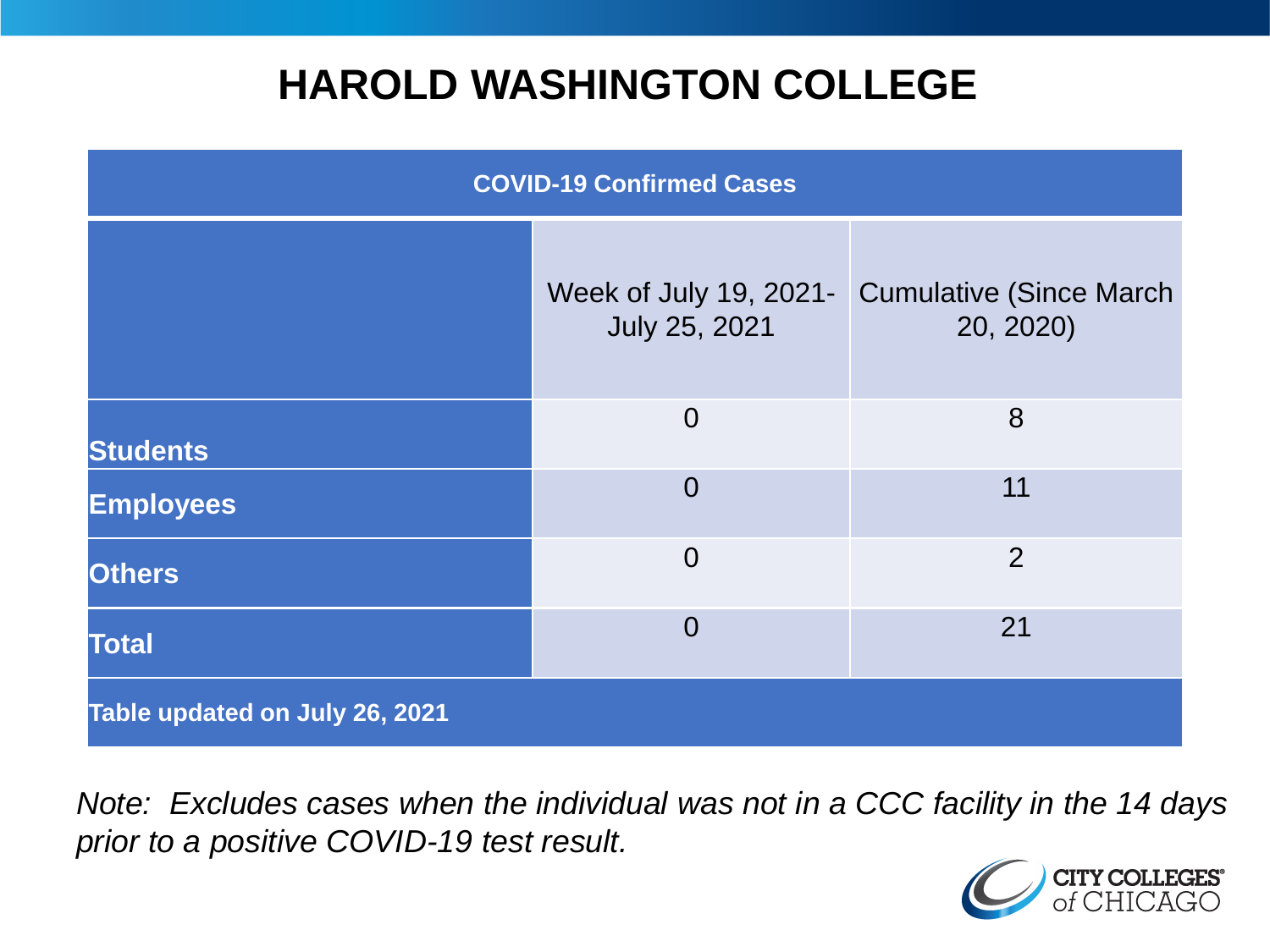## **KENNEDY-KING COLLEGE**

| <b>COVID-19 Confirmed Cases</b> |                                         |                                              |
|---------------------------------|-----------------------------------------|----------------------------------------------|
|                                 | Week of July 19, 2021-<br>July 25, 2021 | <b>Cumulative (Since March)</b><br>20, 2020) |
| <b>Students</b>                 | $\overline{0}$                          | 7                                            |
| <b>Employees</b>                | $\Omega$                                | 17                                           |
| <b>Others</b>                   | $\overline{0}$                          | 1                                            |
| <b>Total</b>                    | $\overline{0}$                          | 25                                           |
| Table updated on July 26, 2021  |                                         |                                              |

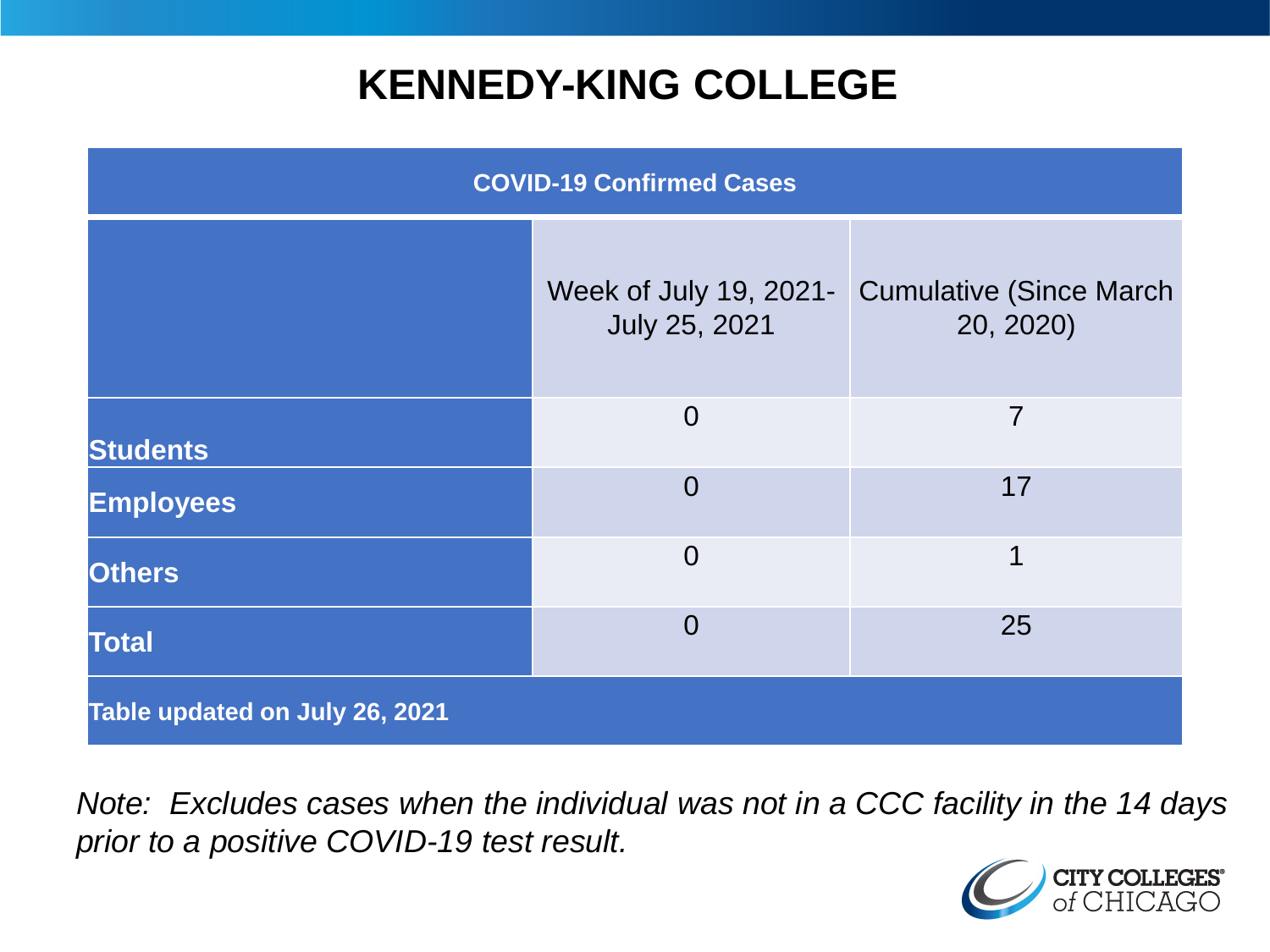## **MALCOLM X COLLEGE**

| <b>COVID-19 Confirmed Cases</b> |                                         |                                              |
|---------------------------------|-----------------------------------------|----------------------------------------------|
|                                 | Week of July 19, 2021-<br>July 25, 2021 | <b>Cumulative (Since March)</b><br>20, 2020) |
| <b>Students</b>                 | $\overline{0}$                          | 21                                           |
| <b>Employees</b>                | $\overline{0}$                          | 25                                           |
| <b>Others</b>                   | $\overline{0}$                          | 1                                            |
| <b>Total</b>                    | $\overline{0}$                          | 47                                           |
| Table updated on July 26, 2021  |                                         |                                              |

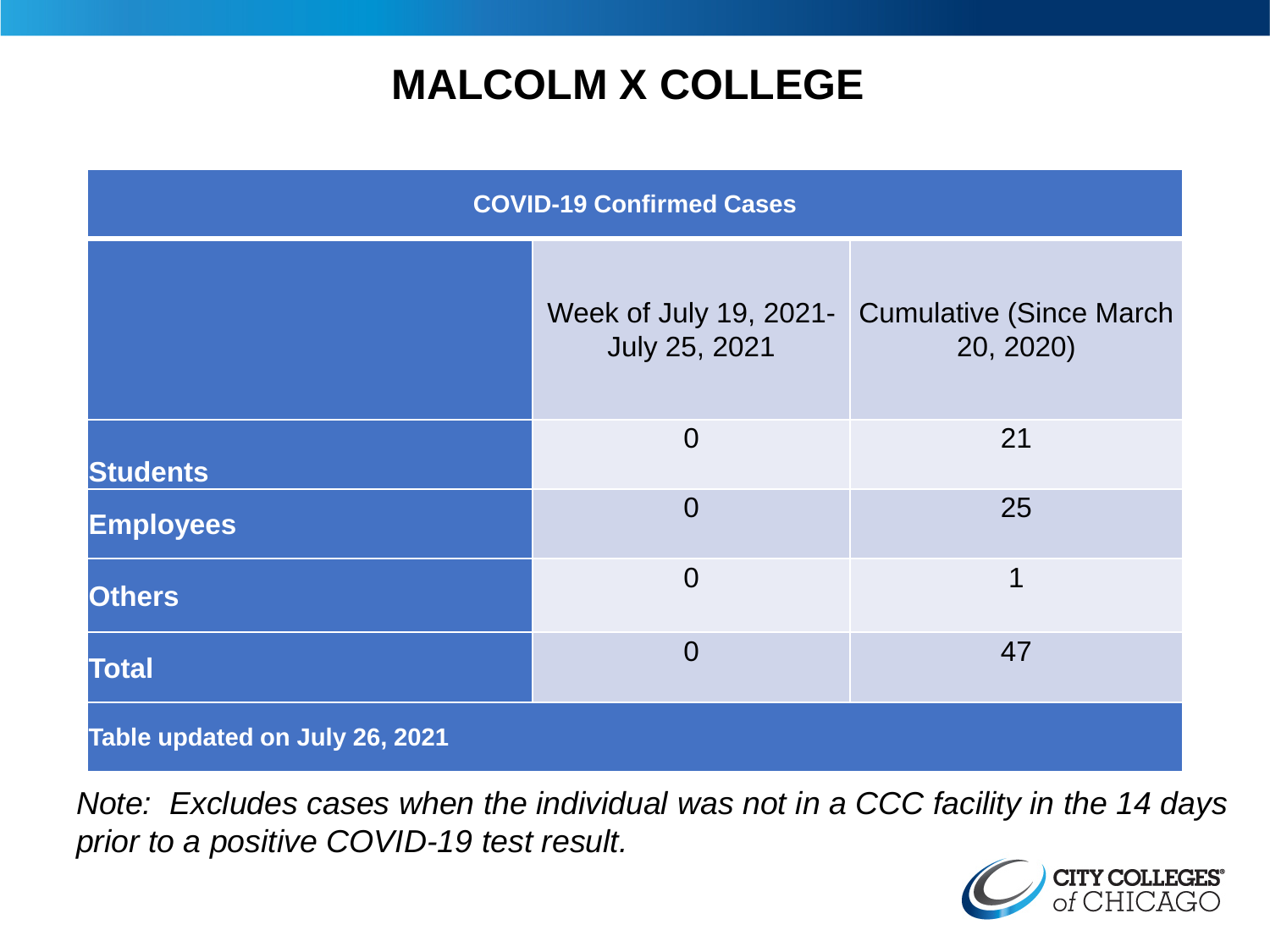# **OLIVE-HARVEY COLLEGE**

| <b>COVID-19 Confirmed Cases</b> |                                         |                                              |
|---------------------------------|-----------------------------------------|----------------------------------------------|
|                                 | Week of July 19, 2021-<br>July 25, 2021 | <b>Cumulative (Since March)</b><br>20, 2020) |
| <b>Students</b>                 | $\overline{0}$                          | 2                                            |
| <b>Employees</b>                | $\overline{0}$                          | 20                                           |
| <b>Others</b>                   | $\overline{0}$                          | $\overline{0}$                               |
| <b>Total</b>                    | $\overline{0}$                          | 22                                           |
| Table updated on July 26, 2021  |                                         |                                              |

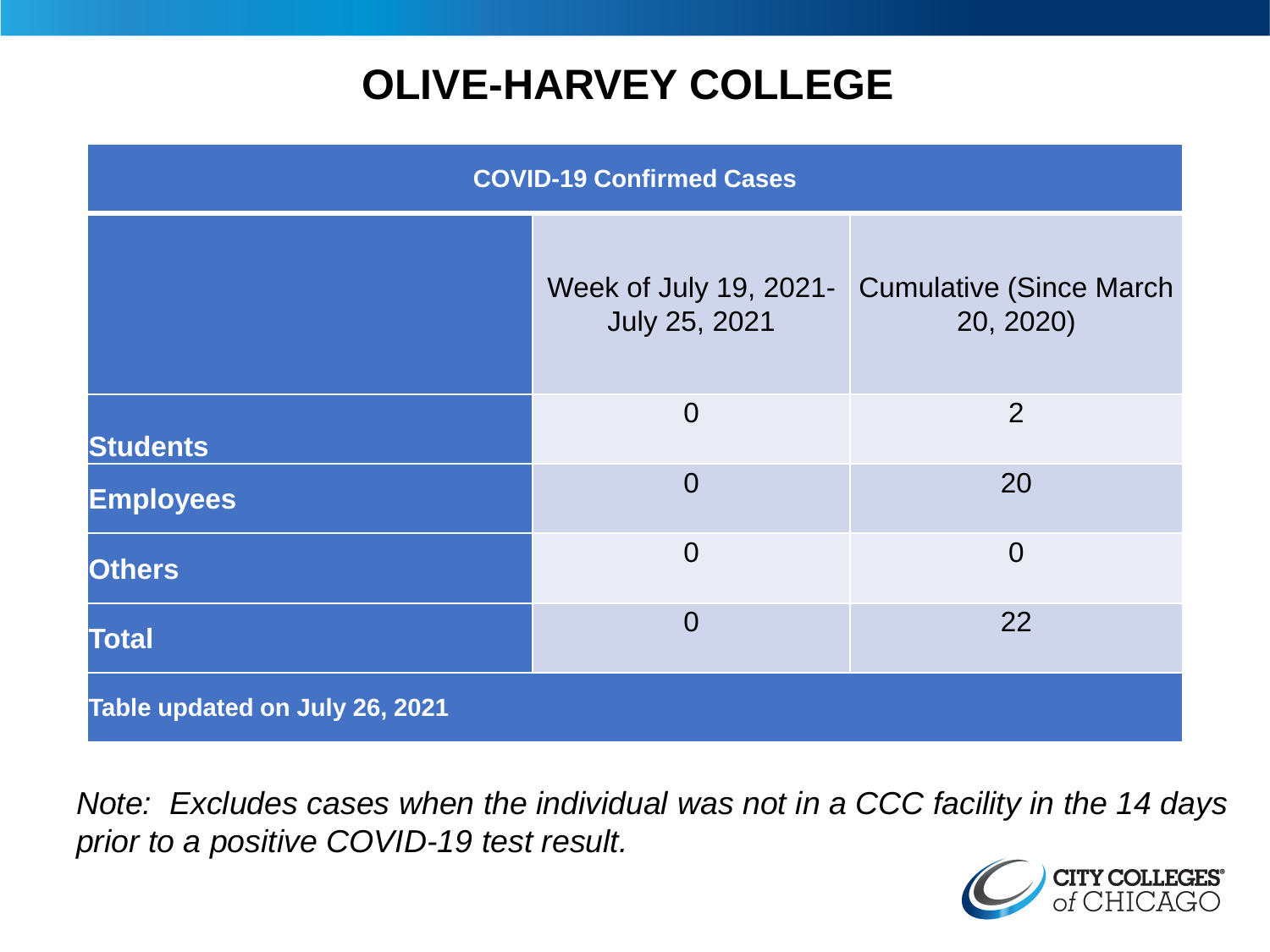### **TRUMAN COLLEGE**

| <b>COVID-19 Confirmed Cases</b> |                                         |                                              |
|---------------------------------|-----------------------------------------|----------------------------------------------|
|                                 | Week of July 19, 2021-<br>July 25, 2021 | <b>Cumulative (Since March)</b><br>20, 2020) |
| <b>Students</b>                 | $\overline{0}$                          | 5                                            |
| <b>Employees</b>                | $\overline{0}$                          | 18                                           |
| <b>Others</b>                   | $\overline{0}$                          | $\overline{0}$                               |
| <b>Total</b>                    | $\overline{0}$                          | 23                                           |
| Table updated on July 26, 2021  |                                         |                                              |

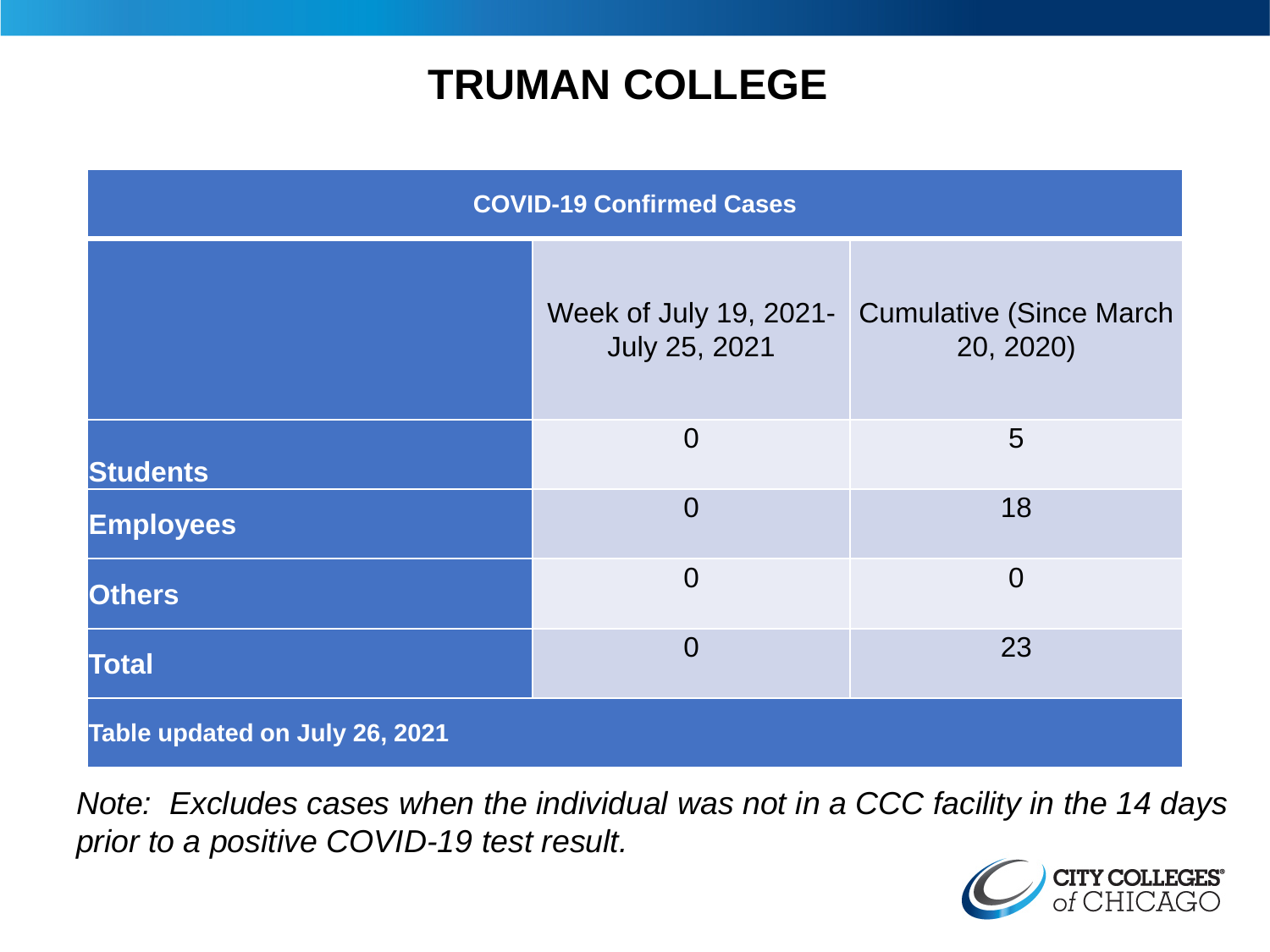### **WRIGHT COLLEGE**

| <b>COVID-19 Confirmed Cases</b> |                                         |                                              |
|---------------------------------|-----------------------------------------|----------------------------------------------|
|                                 | Week of July 19, 2021-<br>July 25, 2021 | <b>Cumulative (Since March)</b><br>20, 2020) |
| <b>Students</b>                 | $\overline{0}$                          | 1                                            |
| <b>Employees</b>                | $\overline{0}$                          | 13                                           |
| <b>Others</b>                   | $\overline{0}$                          | $\overline{0}$                               |
| <b>Total</b>                    | $\overline{0}$                          | 14                                           |
| Table updated on July 26, 2021  |                                         |                                              |